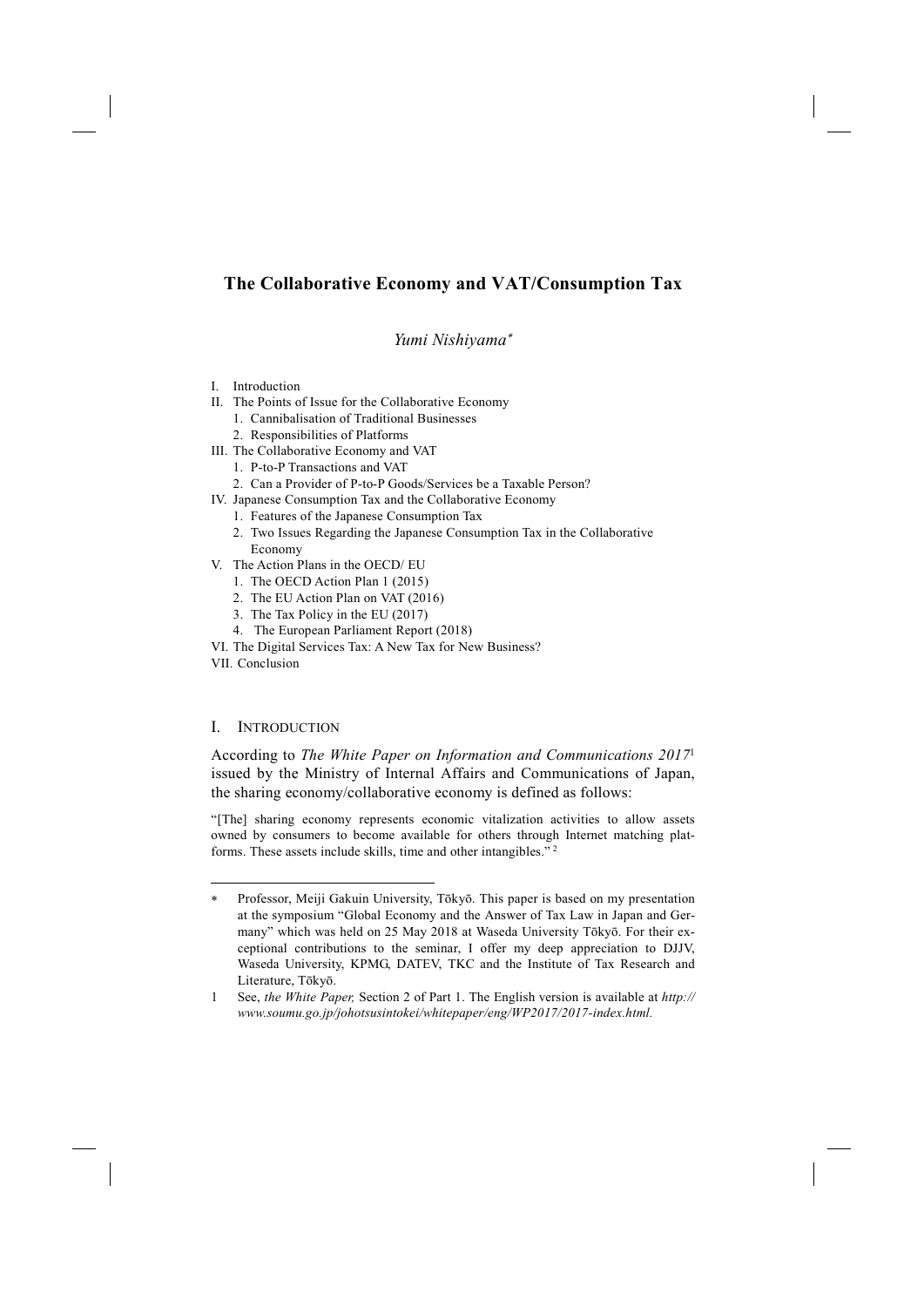In the White Paper, the sharing economy is organised into five categories: goods (e.g. flee market apps, car rental services), space (e.g. accommodation using vacant housing), skills (e.g. housekeeping, child care), transportation (e.g. using a car to transport others) and money (e.g. crowd funding).

The sharing economy that the White Paper refers to reflects typical patterns but does not encompass all manifestations; accordingly, the sharing economy needs to be understood as much wider and more varied. The European Parliament's document titled "The Collaborative Economy and Taxation: Taxing the Value Created in the Collaborative Economy" (February 2018) <sup>3</sup> portrays various dimensions of the collaborative economy/ sharing economy. The sharing economy/collaborative economy uses not only durable consumer goods (e.g. cars, apartments), but also non-durable consumer goods (e.g. food in general) or investment goods (e.g. machines), and its purpose is both commercial and non-commercial.

Furthermore, transactions in the sharing economy/collaborative economy are not only B-to-B transactions or B-to-C (Business to Consumer) transactions, but also peer-to-peer (hereinafter "P-to-P") transactions. Among all these transactions, P-to-P transactions present the most difficult issues for taxation.

A main theme in this paper is VAT/consumption tax on P-to-P transactions in the sharing economy/collaborative economy, in that the governing tax system cannot keep up with the rapid expansion of this modern economy. In Japan, the term "sharing economy" is usually used, but in Europe, the term "collaborative economy" is generally used.4 In this paper, the term "collaborative economy" will be used.

#### II. THE POINTS OF ISSUE FOR THE COLLABORATIVE ECONOMY

#### *1. Cannibalisation of Traditional Businesses*

According to the Yano Data Bank figures presented below, the market size of the collaborative economy in Japan has been growing. The size in 2020 is estimated as reaching a magnitude of more than twice that of 2015.

<sup>2</sup> *http://www.europarl.europa.eu/ReData/etudes/IDAN/2018/614718/EPRS\_* IDA(2018) 614718\_EN.pdf

<sup>3</sup> The document was prepared by the European Parliamentary Research Service (EPRS) in order to assist the members/staff of the European Parliament in their parliamentary work.

<sup>4</sup> The sharing economy is also called the "gig economy" or the "1099 economy". The latter draws its name from the 1099-MISC Internal Revenue Service form used in the USA.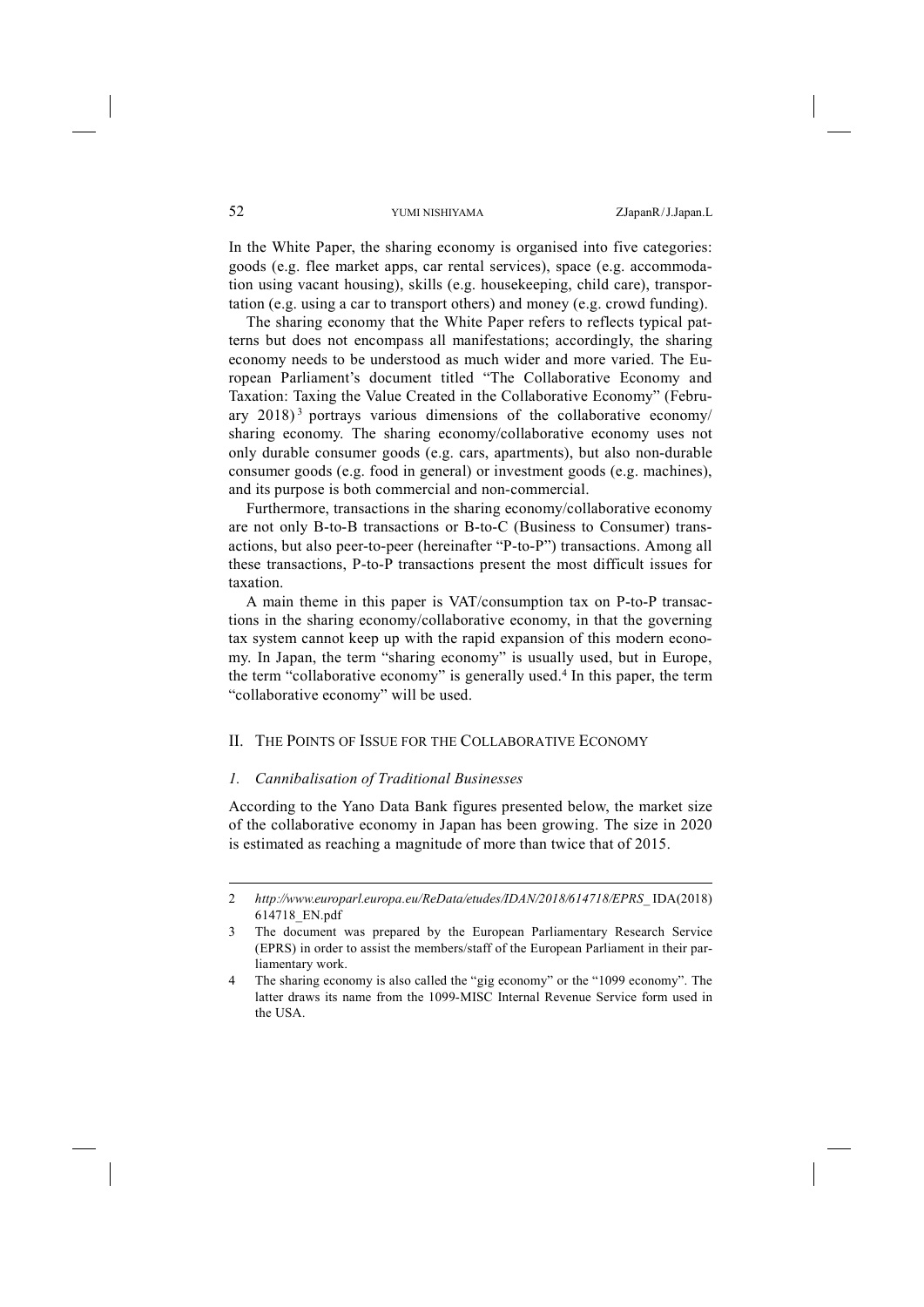-



*Figure 1: Market Size of the Collaborative Economy in Japan*

*Source:* Yano Data Bank (2016), cited in the Ministry of Internal Affairs and Communication's White Paper on Information and Communication 2018 (reproduced by the author)

However, the drastic growth of the collaborative economy has been creating a number of serious inequalities for traditional business models relative to modern ones.

Airbnb has been growing in part due to its enjoying a greater advantage in setting prices for users as compared to traditional hotel groups – because homes/rooms though Airbnb are cheaper than staying in traditional hotels.<sup>5</sup> Traditional hotels have to pay tax (i.e. corporate tax or VAT) and also incur costs to comply with legal regulations on disabled access and fire safety. By contrast, providers of homes/rooms through Airbnb need not do so. According to Morgan Stanley, 49% of Airbnb users in the US, UK, France and Germany had replaced an intended hotel stay with a stay booked through Airbnb. This phenomenon is called the "cannibalisation of traditional hotels".

For instance, in London, the price of a typical hotel room includes VAT and property tax. However, providers operating through Airbnb rarely pay VAT, and they need not pay property tax unless their revenues are more than £8,000 per year. According to the Hotelschool report, a guest staying at a hotel room in 2015 paid on average \$220 plus \$44 (taxes); however a user booking a similar room though Airbnb paid \$142 plus \$22 (Airbnb fee).

Regarding these price differences, Airbnb suggests that it is misleading to compare Airbnb hosts who share a spare room with hotels which have

<sup>5</sup> *See* V. HOULDER, Airbnb's edge on room prices depends on tax advantages, Financial Times, 3 January 2017.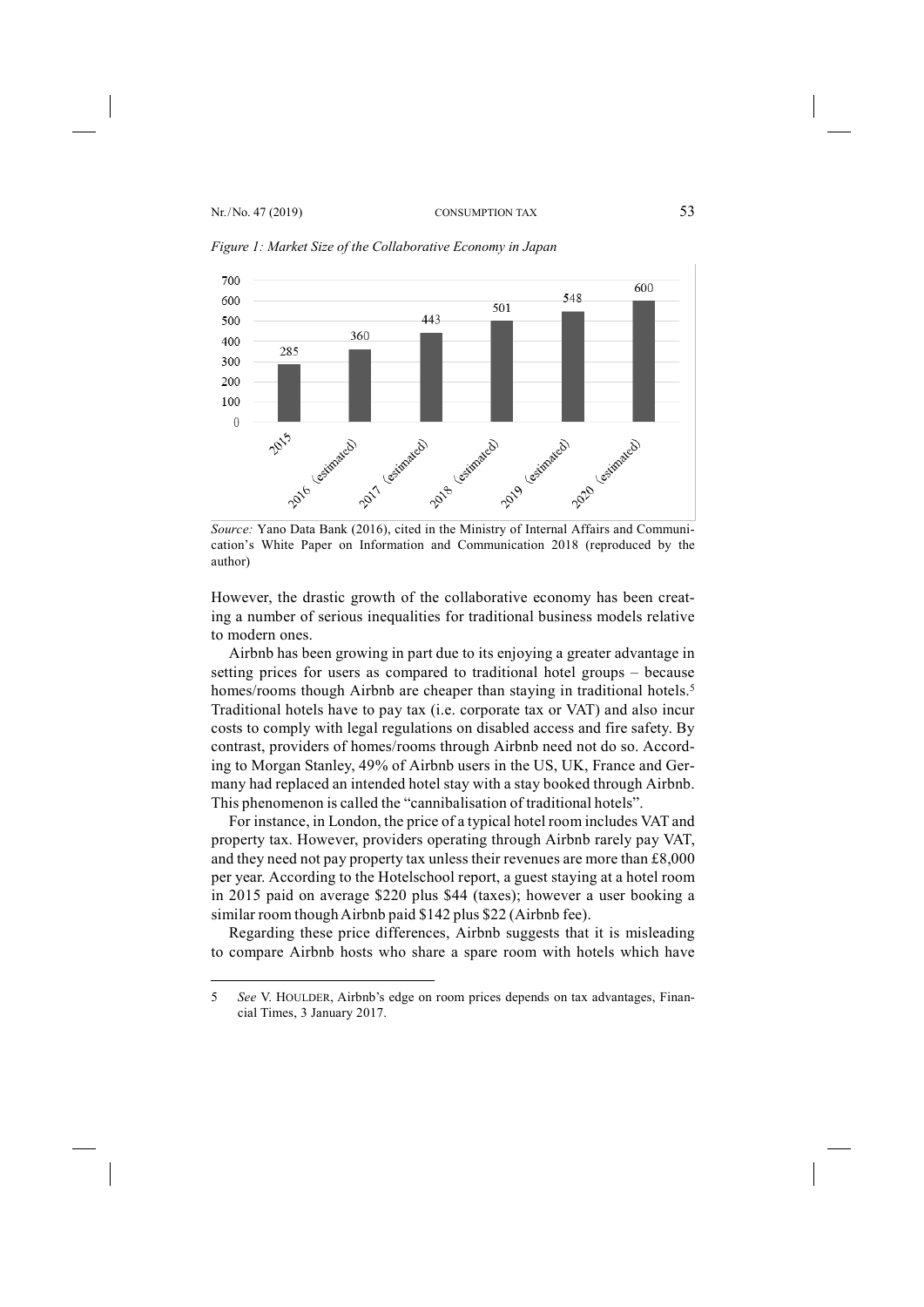200 rooms and high occupancy rates. Also, they insist that the overwhelming amount of money generated through Airbnb stays with hosts and their communities; further, they argue that the Airbnb model is unique and empowers regular people, boosts local communities and is subject to local tax. However, it can be observed that Airbnb's latest funding round amounted to \$30 billion; a figure not so different from Marriott International's market capitalisation of \$34 billion.

#### *2. Responsibilities of Platforms*

In traditional businesses, two actors (a seller and a buyer) are distinguished relatively clearly. The collaborative economy, on the other hand, comprises three actors; providers, users and platforms.<sup>6</sup> Moreover, providers and users can be frequently or quickly changed. With regard to this flexibility and the blurred line between two of the actors, the neologism "prosumer (provider + consumer)" has been coined.7 In the new economy which is operated by such prosumers, it is often difficult to know which transactions have been carried out between providers and users. In order to grasp the details of transactions for the purposes of fair taxation, it is necessary to take the responsibility of each of the three actors into consideration.

Firstly, *providers* share their assets, resources, time or skills with users. They may be non-professional or professional. They should be well qualified, comply with legal regulations and maintain a good environment for their employees (if any) in the same way as done by traditional businesses.

Secondly, *users* consume services provided as end-users or non-end users. They should understand the rules which are understood by consumers in general before their purchases (i.e. rules of safety or claims for goods and services they purchase).

Thirdly, *platforms* connect both providers and users via internet technology. They match the supply of providers and the demand of users and facilitate payment from users to providers. Platforms play the most important role of the three actors because they can collect detailed information from both providers and users (i.e. name, address, age, occupation, hobbies and sensitive information such as personal preferences or health conditions). They can not only keep the information but also transfer it to third persons. Consequently, platforms have the responsibility of registering and maintaining the information properly. They are also responsible for knowing how much money (including virtual money) is paid by users to providers.

<sup>6</sup> On these actors, see The Collaborative Economy and Taxation: Taxing the Value created in the Collaborative Economy, *supra* note 3, at 8.

<sup>7</sup> *Ibid.*at 4.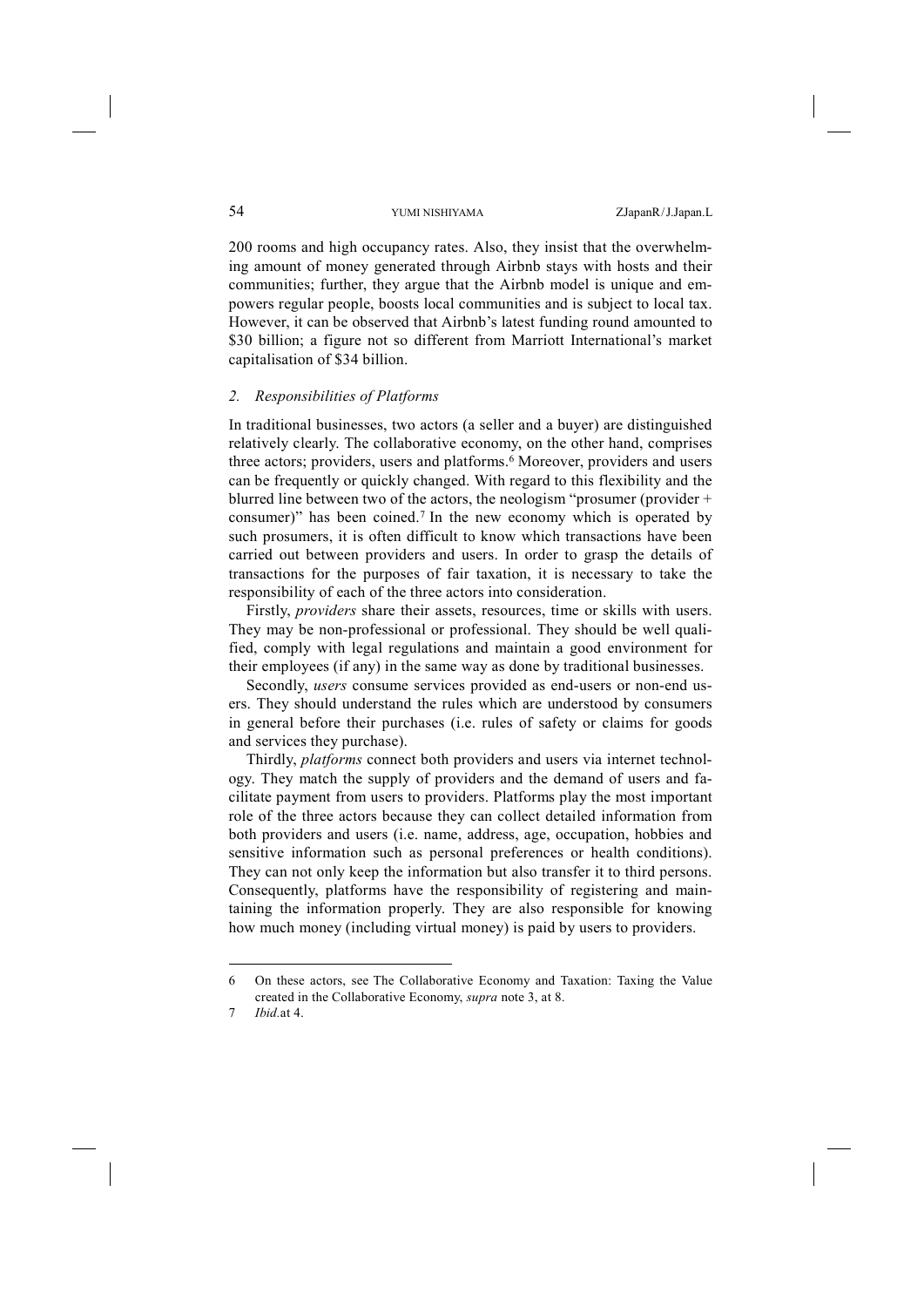Nr. /No. 47 (2019) CONSUMPTION TAX 55

On the other hand, platforms have generally no obligation to provide the information collected from providers and users to a third person, especially to the government for a criminal or tax investigation. Operators in the collaborative economy prefer departing from the existing legal framework and tend to regard their business as reflecting a unique model.<sup>8</sup> However, the platforms comprising such a brand-new business variety should comply with the standards of company social responsibility (CSR), as done by traditional businesses, if their activities generate profits in the society they belong to.

### III. THE COLLABORATIVE ECONOMY AND VAT

#### *1. P-to-P Transactions and VAT*

One of the most serious issues for VAT as regards the collaborative economy is P-to-P transactions, as it is very hard for a tax authority to know how often the parties conduct transactions or how much money a provider receives from a user. Even if such a provider earns money in the same manner as a business person, he/she will usually not pay VAT as a taxable person.

#### *Figure 2: Collaborative Economy Triangle*



*Source:* author's elaboration

-

In the triangle (platform/provider/user) of the collaborative economy (Figure 2), only a platform knows the detailed information regarding the transaction (e.g. identities of both the provider and the user, content and price of the transaction). However, a platform is not required to report such information to a tax authority unless there are legal reporting obligations. In this context, there are three points to be considered:

(a) Can P-to-P transactions be taxed? Namely, can a provider be regarded as a taxable person in terms of VAT?

<sup>8</sup> *See* HOULDER, *supra* note 5. Platforms are generally reluctant to cooperate with state authorities; rather, they try to free themselves from them.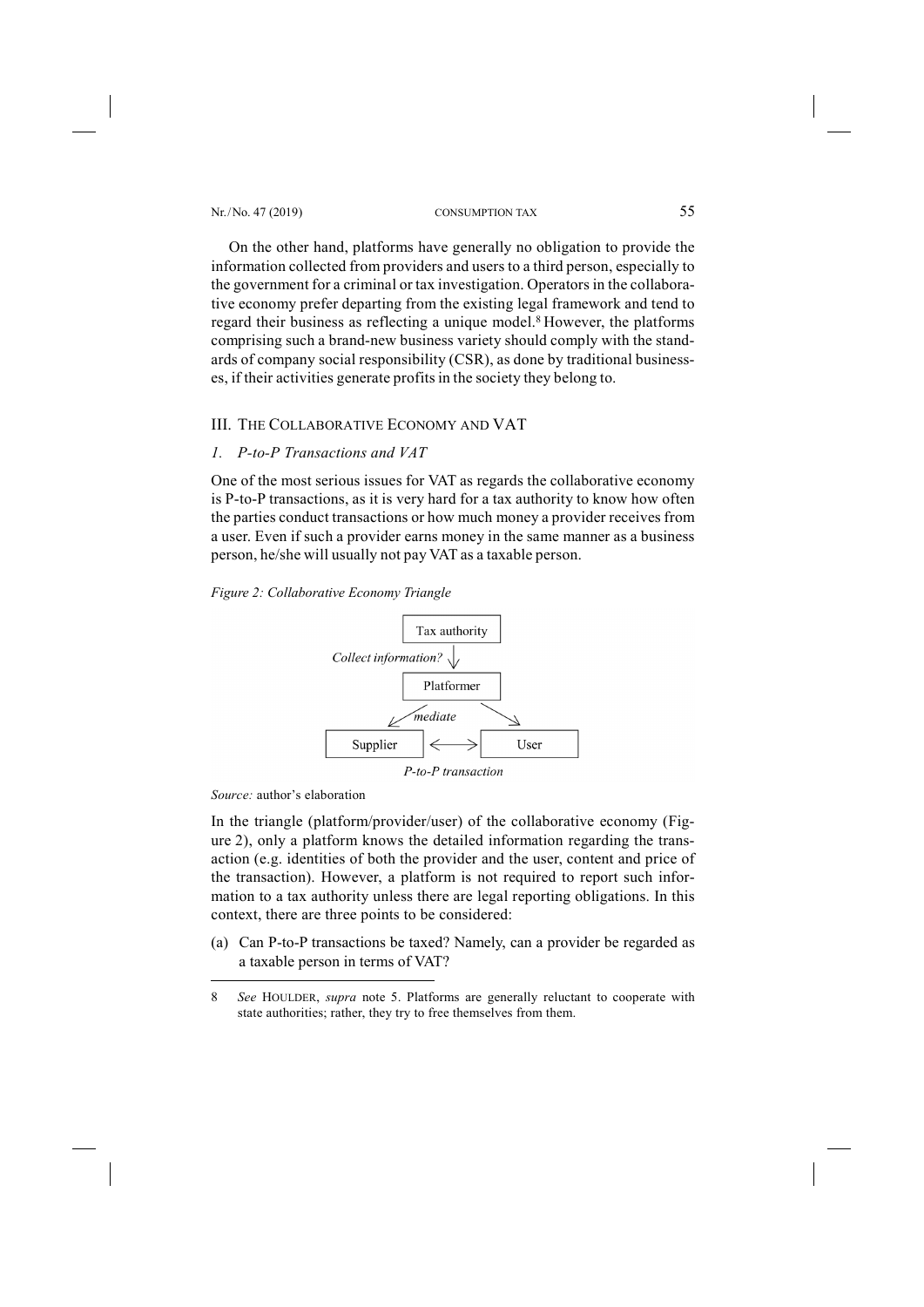- (b) If (a) is answered in the affirmative, can the provider deduct input taxes?
- (c) When a P-to-P transaction is a barter transaction, can the transaction nevertheless be taxed? How can the consideration for the transaction be measured?

#### *2. Can a Provider of P-to-P Goods/Services be a Taxable Person?*

When the amount a provider receives from a user exceeds a certain threshold, the provider basically becomes a taxable person who is obliged to report and pay VAT, and at the same time he/she has a right to deduct input taxes.

As for the threshold in Japan, a business person whose taxable sales in the base period<sup>9</sup> are not more than 10 million Yen (ca. 7,719 Euros) is exempted from VAT in the taxable period (Art. 9 of the Consumption Tax  $Act^{10}$ ).

On the other hand, in the EU the threshold is relatively low (except for the UK where it is ca. 97,382 Euros). The lowest threshold is 10,000 Euros (Estonia, Greece, Spain, France, Italia, Latvia, Luxemburg, Hungary, Malta, Netherlands, Portugal, Slovenia and Finland). In Germany, it is 12,500 Euros. When a business person realises taxable sales exceeding the threshold, he/she becomes a taxable person. Every taxable person is identified by an individual number (VAT identification number, Art. 214 VAT Directive).<sup>11</sup> In the EU, the VAT Directive defines "taxable persons" as "any person who independently carries out in any place any economic activity, whatever the purpose or result of that activity" (Art. 9, para. 1, VAT Directive). Under the VAT regime in the EU, a taxable person can be recognised both formally (by VAT identification number) and substantively (by his/her activity). In the Consumption Tax Act in Japan, there is no substantive definition of a taxable person. 12

#### IV. JAPANESE CONSUMPTION TAX AND THE COLLABORATIVE ECONOMY

#### *1. Features of the Japanese Consumption Tax*

The Japanese consumption tax, which was introduced in 1989 at the rate of 3%, has been often called "a unique VAT".13 The notable features of the

<sup>9</sup> The base period means the two years prior to the taxable year for a business person.

<sup>10</sup> *Shōhi-zei-hō,* Law No. 108/1988.

<sup>11</sup> Council Directive 2006/112/EC of 28 November 2006 on the common system of value added tax.

<sup>12</sup> The Act merely prescribes that a taxable person is an individual business person or a corporation (Art. 2 para. 1).

<sup>13</sup> For an outline of the Japanese Consumption Tax, see K. KIMU/Y. NISHIYAMA, Japan, in: Ecker/Lang/Lejeune (eds.), The Future of Indirect Taxation: Recent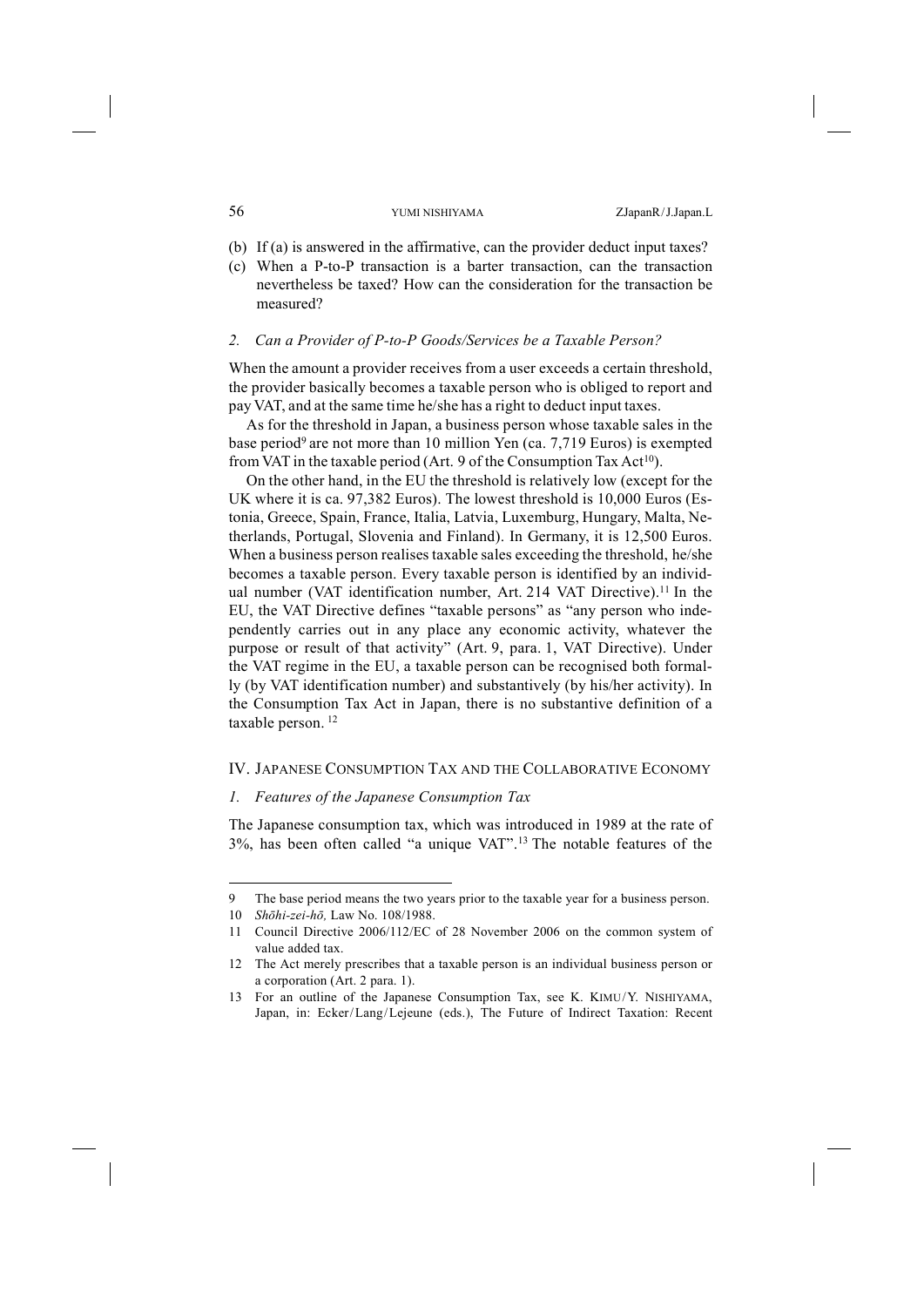Japanese consumption tax, which can influence taxation on the collaborative economy, are as follows:

- (a) The single and relatively low tax rate has been maintained for thirty years. However, the tax rate will increase from 8% to 10% (including the local consumption  $\text{tax}^{14}$ ) with a reduced tax rate of 8% in October 2019.
- (b) Taxable persons are not subject to a registration system analogous to the VAT identification number in the EU, nor is there a tax invoice requirement for the input tax deduction. However, identification numbers and a tax invoice as a requirement for the input tax deduction will be introduced in 2023.
- (c) Revenue from the consumption tax ranks first, outpacing both the income tax and the corporate tax. (See, Figure 3)
- (d) The Japanese consumption tax is relatively efficient from a global perspective. (Figure 4)

*Figure 3: Tax Revenue in Japan, 2016 FY (ca. € 504 billion)*



*Source:* National Tax Agency statistics (2018)<sup>15</sup>

-

Trends in VAT and GST Systems Around the World (Alphen aan den Rijn 2012) 213–237.

- 14 The current local tax rate is 6.3% and will increase to 7.8% after 1 October 2019.
- 15 *https://www.nta.go.jp/publication/statistics/kokuzeicho/gaiyo2016/pdf/01\_sozei.pdf* (English and Japanese versions).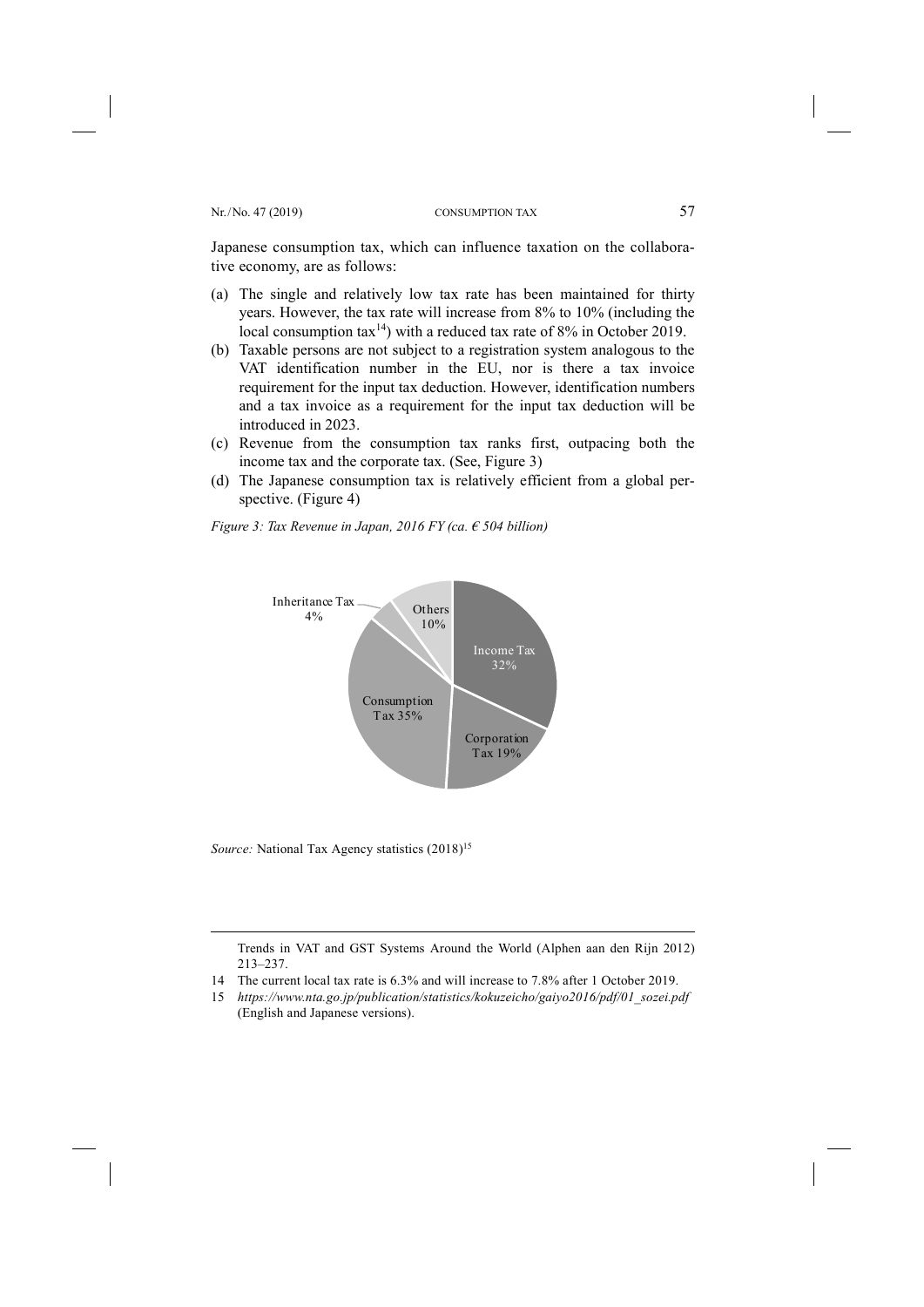| Chile<br>New Zealand<br>Estonia                                    |  |
|--------------------------------------------------------------------|--|
|                                                                    |  |
|                                                                    |  |
| Latvia                                                             |  |
| Israel                                                             |  |
| Mexico                                                             |  |
|                                                                    |  |
| Portugal                                                           |  |
| Hungary                                                            |  |
| Slovenia                                                           |  |
| Czech Republic                                                     |  |
| Poland                                                             |  |
| United Kingdom                                                     |  |
| Slovak Republic                                                    |  |
| Sweden                                                             |  |
| Spain                                                              |  |
| Finland                                                            |  |
| Iceland                                                            |  |
| Ireland                                                            |  |
| Turkey                                                             |  |
| OECD-Average                                                       |  |
| Greece                                                             |  |
| Norway                                                             |  |
| Luxembourg                                                         |  |
| Denmark                                                            |  |
| Germany                                                            |  |
| Austria                                                            |  |
| Netherlands                                                        |  |
| Korea                                                              |  |
| Belgium                                                            |  |
| France                                                             |  |
| Italy                                                              |  |
| Canada                                                             |  |
| Switzerland                                                        |  |
| Australia                                                          |  |
|                                                                    |  |
| Japan<br><b>United States</b>                                      |  |
|                                                                    |  |
| 0.0<br>15.0<br>25.0<br>35.0<br>5.0<br>10.0<br>20.0<br>30.0<br>40.0 |  |

*Figure 4: 2014 VAT Revenue Ratio in OECD Countries*

*Source:* OECD  $(2016)^{16}$ 

-

### *2. Two Issues Regarding the Japanese Consumption Tax in the Collaborative Economy*

When<sup>16</sup> we think of how the Japanese consumption tax can be implemented in the collaborative economy, we have to take two points into consideration.

<sup>16</sup> OECD, Consumption Tax Trends 2014 *(http://dx.doi.org/10.1787/888933419914),*  published 2016.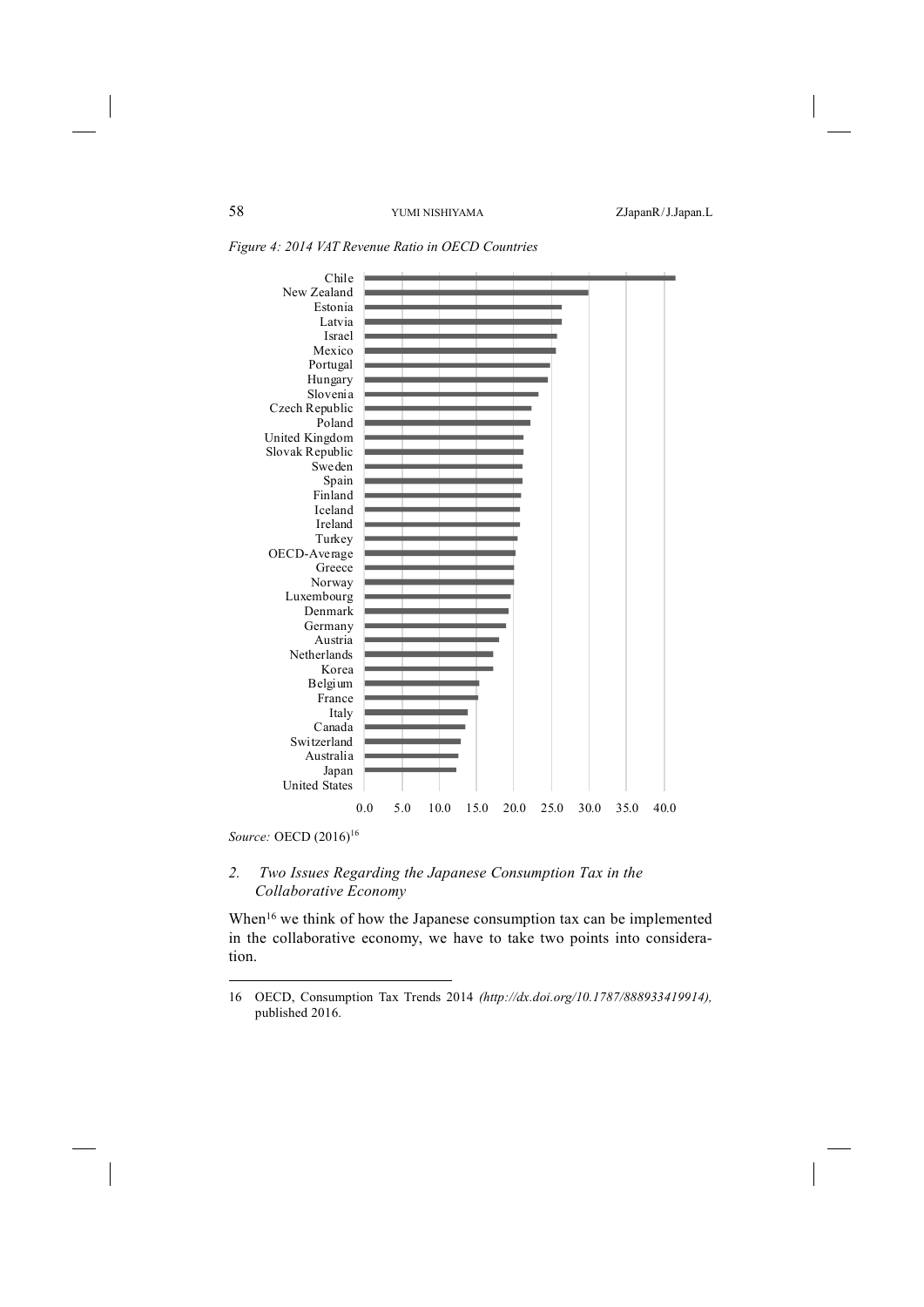#### Nr. /No. 47 (2019) CONSUMPTION TAX 59

Point 1: How can the status of a collaborative economy provider be identified under the current system in which there is no VAT-identification number?17

Point 2: Does a taxable transaction exist when the consideration for the transaction between a provider and a user is paid not in cash but by goods/services (a barter transaction)?

#### *a) Identification of Provider Status*

Most of the collaborative economy providers supply goods/services at a value under the tax threshold (10 million Yen in the base period); therefore they are not taxable persons for the purpose of VAT/consumption tax. However, a non-professional provider who acts in the same way as a professional business person is required to pay VAT as a taxable person when taxable amounts exceed the threshold. As there is no objective registration requirement for a taxable person in the Japanese Consumption Tax Law, such as in the VAT Directive in the  $EU<sub>18</sub>$  it is not easy to identify a provider as a taxable person.

#### *b) Barter Transactions*

There is no provision regarding barter transactions in the Consumption Tax Law, but Art. 45 Sec. 2 No. 4 of the Enforcement Order for the Consumption Tax Law19 provides that the market price of acquired goods/services is regarded as a taxable amount in calculating the consumption tax.

However, when such a market value cannot be measured objectively, or when there is a substantial difference in value between supplied goods/ services and acquired ones, a taxable amount cannot be calculated and cannot be taxed. In regards to this, there is an argument in Germany as to what value will be the taxable amount when a supplied Good A is much cheaper than an acquired Good B.20 In this situation, taxation should be implemented with reference to the value of Good B because VAT/consumption tax is generally understood as taxation on an ability of consumption; accordingly, what is important is how much a consumer (a user in the collaborative economy) consumes.

<sup>17</sup> In Japan, the VAT tax rate will increase from 8% to 10% (inclusive of the local consumption tax) in 2019, and VAT invoices and the registration of taxable persons will be introduced in 2023.

<sup>18</sup> Article 9 of the Directive provides "Taxable person shall mean any person who, independently, carries out in any place any economic activity, whatever the purpose or results of that activity".

<sup>19</sup> *Shōhi-zei-hō shikkō-rei.*

<sup>20</sup> R. BUNJES et al., Umsatzsteuer Kommentar (17th ed., 2017) § 10 Margin Note 4.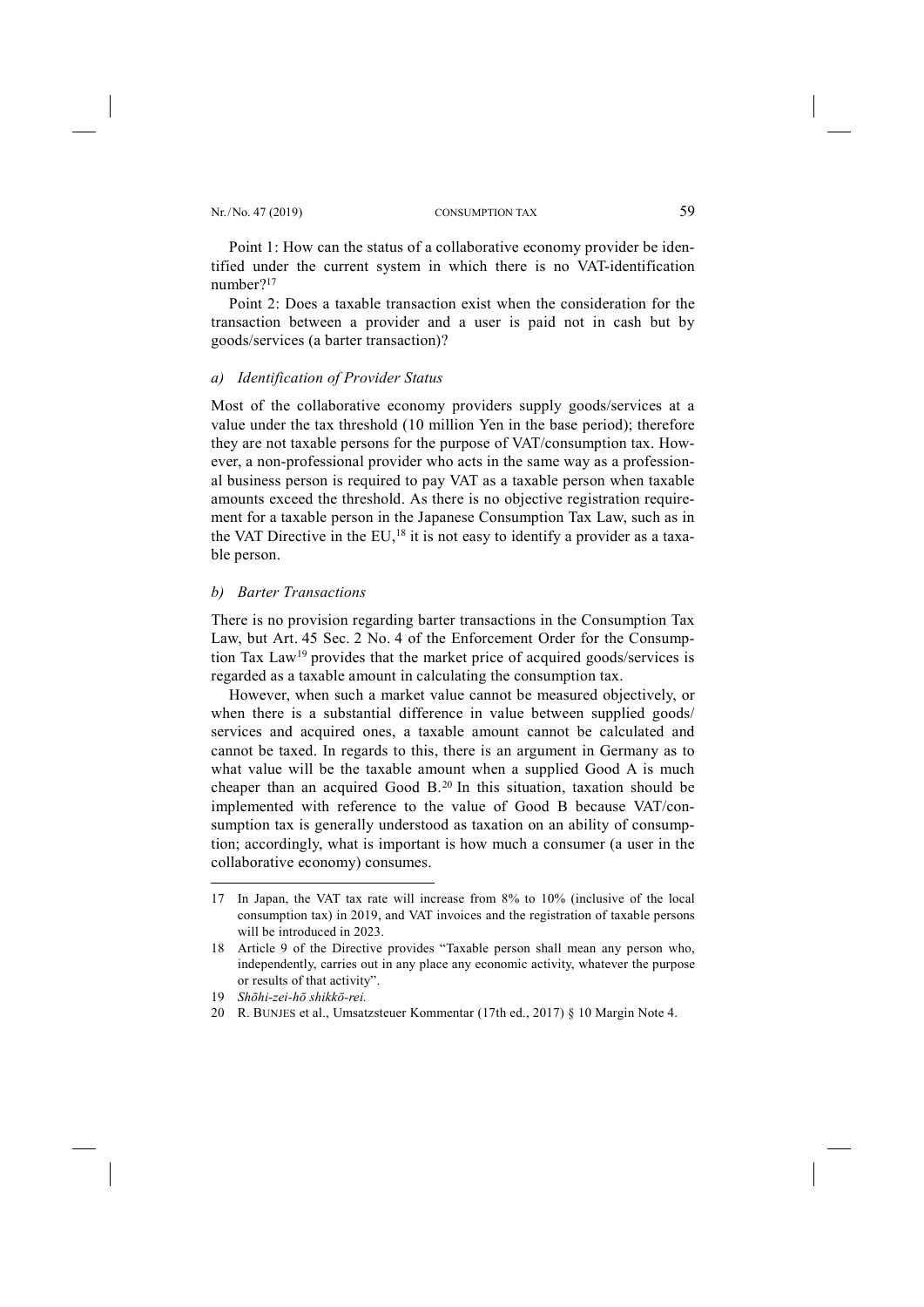### V. THE ACTION PLANS IN THE OECD/ EU

In order to create an efficient and feasible VAT system for the collaborative economy, it is necessary to survey the action plans on VAT in the OECD and the EU, which both have been leading the way in setting VAT tax policy.

## *1. The OECD Action Plan 1 (2015)*

In 2015, the OECD released the report *Addressing the Tax Challenges of the Digital Economy, Action 1: 2015 Final Report.* <sup>21</sup> In the foreword, the report identifies weakness in current tax rules as follows:

"International tax issues have never been as high on the political agenda as they are today. The integration of national economies and markets has increased substantially in recent years, putting a strain on the international tax rules, which were designed more than a century ago. Weaknesses in the current rules create opportunities for base erosion and profit shifting (BEPS), requiring bold moves by policy makers to restore confidence in the system and ensure that profits are taxed where economic activities take place and value is created."

In order to tax value fairly where it is generated, the TFDE (Task Force on the Digital Economy) concludes as follows:

"The collection of VAT/GST [Goods and Services Tax] on cross-border transactions, particularly those between businesses and consumers, is an important issue. In this regard, countries are recommended to apply the principles of the International VAT/GST Guidelines for the collection of VAT on cross-border B2C supplies of services and intangibles and consider the introduction of the collection mechanisms included therein. Moreover, a range of possible approaches for a more efficient collection of VAT on the importation of low value goods is available to countries that wish to remove or lower the VAT exemption thresholds."

### *2. The EU Action Plan on VAT (2016)*

In April 2016, a communication on an action plan on  $VAT<sup>22</sup>$  was made public by the European Commission. The Commission emphasised that the tax system based on analog businesses cannot catch up with modern digital businesses. The collaborative economy has been discussed since September 2017 in Japan. The Commission states:

"[The] VAT system has been unable to keep pace with the challenges of today's global, digital and mobile economy. The current VAT system, which was intended to be a transitional system, is fragmented, complex for the growing number of businesses oper-

<sup>21</sup> *https://www.oecd-ilibrary.org/taxation/addressing-the-tax-challenges-of-the-digitaleconomy-action-1-2015-final-report\_9789264241046-en.* This report followed the OECD report titled Addressing Base Erosion and Profit Shifting in BEPS (2013).

<sup>22</sup> 7 April 2016, COM (2016) 18 final.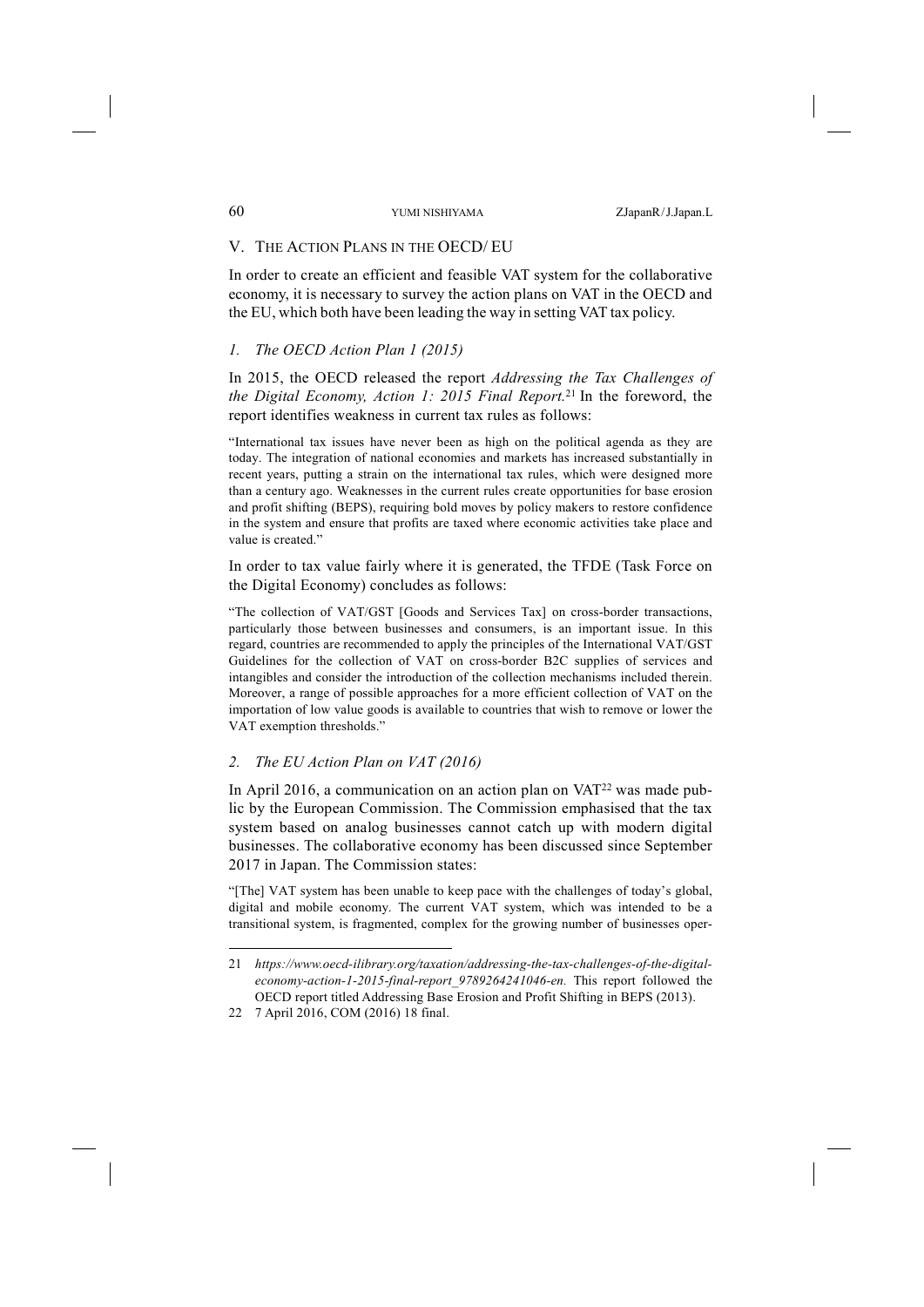ating cross-border and leaves the door open to fraud: domestic and cross-border transactions are treated differently and goods or services can be bought free of VAT within the single market".

In order to remove such problems, the Commission has proposed the following reforms:<sup>23</sup>

- (a) The tax system needs to be simpler for businesses to use. Compliance costs are significantly higher in single market trade than in domestic trade, while complexity is stifling business, especially for small and medium-sized businesses (SMEs).
- (b) The growing risk of fraud must be combatted. The "VAT gap" between expected revenue and revenue actually collected is estimated at 170 billion Euros, while cross-border fraud alone accounts for 50 billion Euros of revenue loss each year.
- (c) The VAT systems needs to be more efficient, in particular at maximising digital technology opportunities and reducing administrative costs.
- (d) The tax system must be based on greater trust: trust between businesses and tax administrations, and between EU tax administrations.

In order to tax the digital economy fairly, it is necessary to make use of simple and low-cost digital technology for taxation, and to build a cooperative relationships between businesses and tax administrations. Especially in the collaborative economy – in which a platform, a customer and a tax administration are involved – a smooth and correct exchange of information is indispensable.

### *3. The Tax Policy in the EU (2017)*

The tax policy toward the collaborative economy can be seen in the EU's annual report *Tax Policies in the EU: 2017 Survey.* <sup>24</sup> The report points out the impact of the collaborative economy on the labour market as follows:

"On the one hand, taxation should not hamper this innovative activity at birth. The collaborative platform allows for more flexible working arrangements, increases resource efficiency, and facilitates the circulation of information, hence creating new market places. It creates new job opportunities and may facilitate access to [the] labour market for low-skilled workers".

On the other hand, the report also suggests a negative impact as follows:

"[I]f the collaborative economy is not taxed, tax bases will erode as their market presence grows, and traditional business models will suffer from a competitive disadvantage

<sup>23</sup> *Ibid.* at 3.

<sup>24</sup> *https://ec.europa.eu/taxation\_customs/sites/taxation/files/tax\_policies\_survey\_2017 .pdf.* This report was prepared by Taxation and Customs Union in 2017.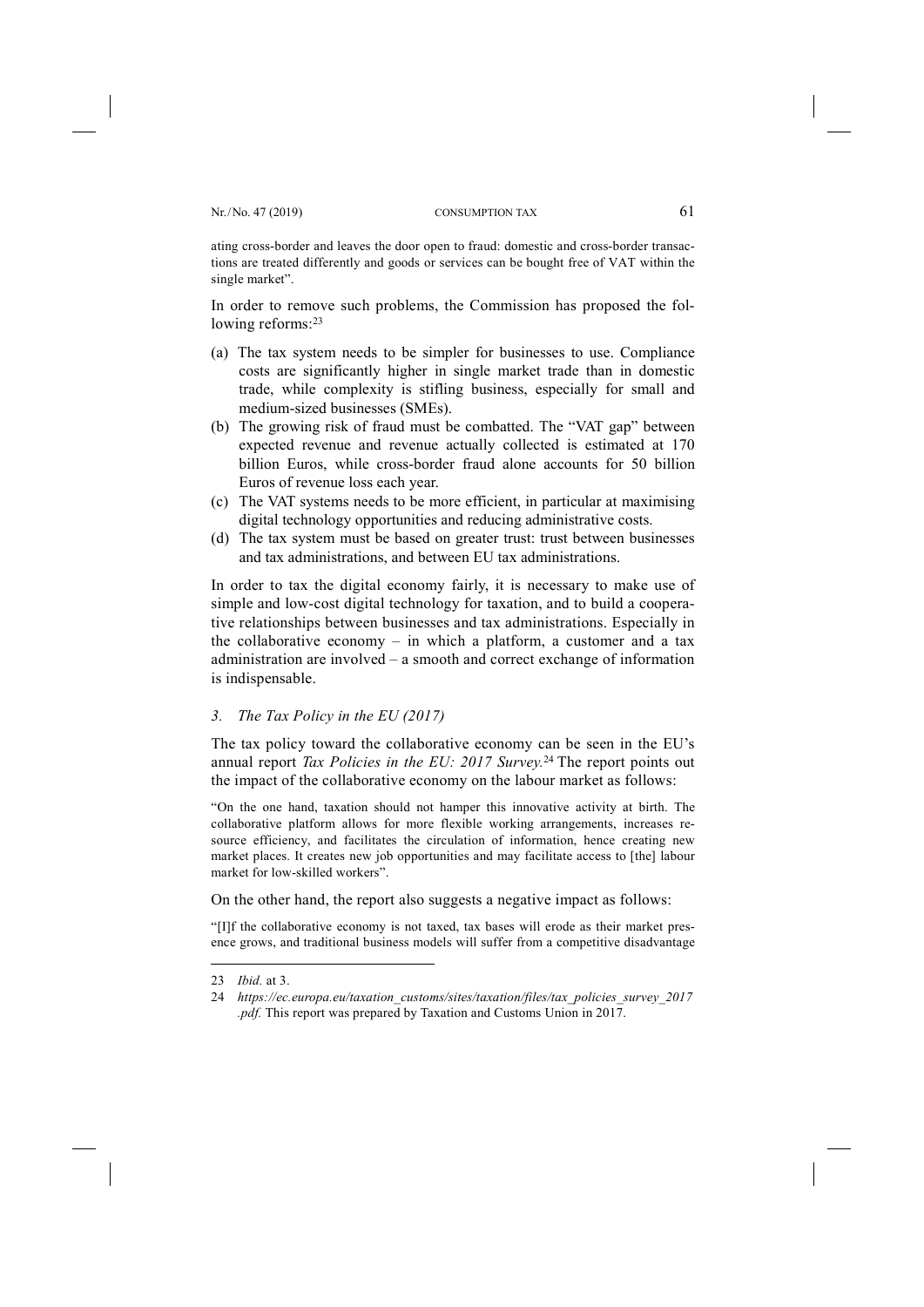(as they will be taxed). Similar activities should be taxed the same way, whether they take place in traditional sectors or in the collaborative economy sector. Also, the development of the collaborative economy should not be a simple shift of labour forces, from the traditional economy towards new forms of work with lower social protection or deteriorated working conditions".

In a globalised and digitalised economic environment, the tax system plays an important role both in supporting businesses in the collaborative economy and in fostering social mobility and justice.<sup>25</sup> In order to realise both goals at the same time, the European Commission expects the Member States to create simple and certain tax rules for the collaborative economy and to increase the level of voluntary cooperation between national authorities and platforms operating in the collaborative economy.26

Simple and certain tax rules can be implemented in the following ways: $27$ 

- (a) Publication of guidance and information campaigns to clarify applicable rules in order to make businesses recognise that the current tax rules which are applied to the traditional sector are also applied to the collaborative economy (e.g. tourist tax).
- (b) The introduction of a specific/simplified regime for the taxation threshold.
- (c) The voluntary involvement of platforms so as to either provide detailed data on taxable income/taxable amounts of the tax payers/taxable persons to the tax administrations or directly withhold taxes for the tax administrations.

In addition to the simple and certain tax rules, facilitating tax compliance is also important. In the EU, several Member States rely on digital integration to facilitate tax compliance. For instance, Bulgaria passed a bill that requires the electronic submission of corporate tax returns from 2018 onwards. Estonia has made the most remarkable reforms in this area. The country – called "E-Estonia" – has invested in public sector IT solutions in order to increase ease of use and to decrease bureaucracy. With these technologies, all government services are provided electronically, and the tax administration has been proceeding efficiently. <sup>28</sup> Moreover, Estonia has taken a proactive approach in engaging with the collaborative economy. Estonia also has generated a tax declaration platform in a pilot project with one of the leading players in the collaborative economy in order to simplify tax compliance for providers. In particular, it provides a voluntary opt-in

<sup>25</sup> *Ibid.,* at 6.

<sup>26</sup> *Ibid.,* at 12.

<sup>27</sup> *Ibid.,* at 46.

<sup>28</sup> *Ibid.,* at 47.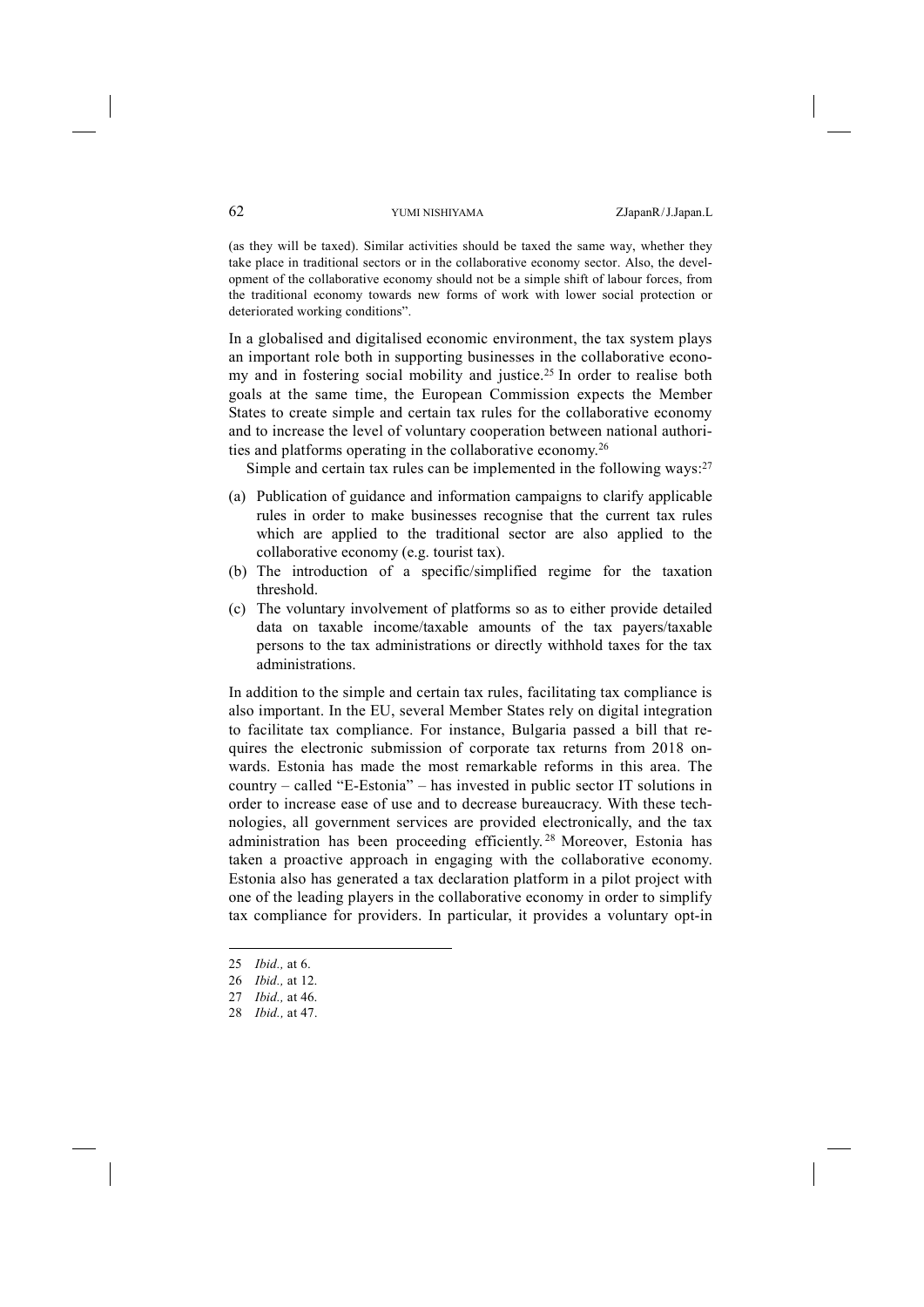for such providers to share their income/sales information and to declare their taxes automatically and electronically.29

The collaborative economy brings with it the issue of when and how it should be taxed. Taxation should not hinder the inception of innovative businesses because such businesses create new market places and new jobs especially for low-skilled workers. However, if digital businesses are not taxed in the same way as brick-and-mortar businesses, the latter businesses will suffer from disadvantages in the same market.

### *4. The European Parliament Report (2018)*

In February 2018, the European Parliament released the report *The Collaborative Economy and Taxation: Taxing the Value Created in the Collaborative Economy*.<sup>30</sup> In the report, the phrase "level playing field" is often seen.<sup>31</sup> A "level playing field" means a fair-terms-on-all-sides situation without any advantage for either side. The European Parliament Report points out that the level playing field does not mean an equal chance to succeed for each player, but rather that the same rules be applied to each player.

B-to-C transactions in the collaborative economy are regulated by the current tax rules with relatively ease. However, no one-size-fits-all approach exists in P-to-P transactions in the collaborative economy because it is often unclear whether the status of providers is individual or professional. And another question arises when services are provided to users by providers on behalf of platforms.

In order to maintain a level playing field for the purposes of taxation, especially as regards VAT on P-to-P transactions in the collaborative economy, it is necessary to adopt measures to foster providers' tax compliance. In the report, the measures by several Member States are introduced. For instance, in Belgium, the Programme Act (2016) sets a threshold for collaborative economy transactions, below which they are exempt from VAT obligations provided certain conditions are satisfied. Similarly, in Italy, a VAT exemption for transactions in the collaborative economy has been discussed<sup>32</sup>

<sup>29</sup> On E-Estonia, see T. SON, The Impact of Estonia's Digital State, Diamond Online, dated 7 May 2018 (*https://diamond.jp/articles/-/184933,* English version). According to the article, 99% of government services have been digitalized and made available 24 hours a day, 365 days a year. Via PC or smartphone, tax payers can file their tax return in several minutes by verifying their own data, which has already been digitalized.

<sup>30</sup> See *supra* note 6.

<sup>31</sup> See *Ibid.,* 14–15.

<sup>32</sup> See *Ibid.,* 19–20.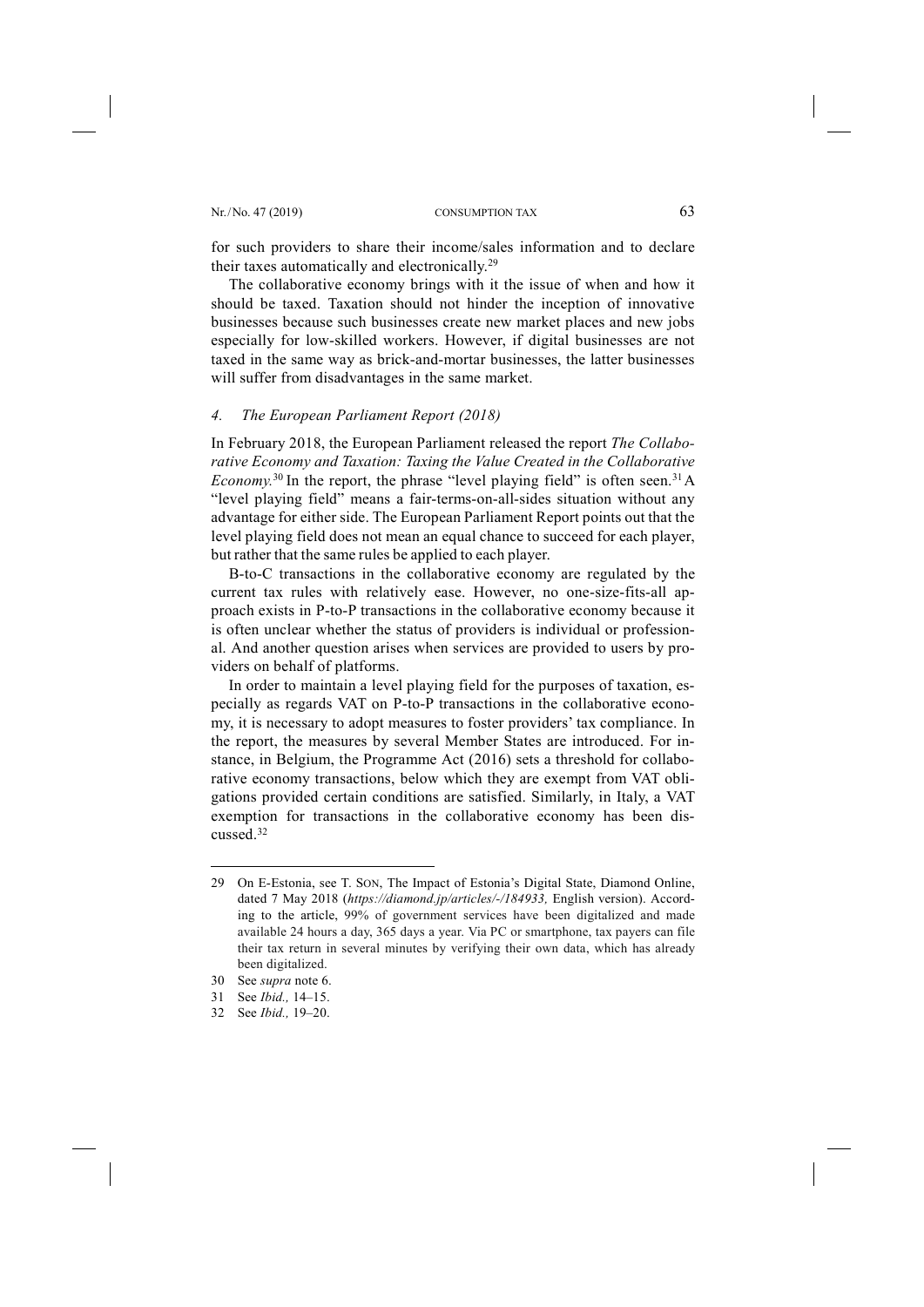# VI. THE DIGITAL SERVICES TAX: A NEW TAX FOR NEW BUSINESS?

In this section, another option for taxing the digital economy, including the collaborative economy, will be considered. In the EU, introduction of a digital services tax has been discussed<sup>33</sup> subsequent to the release of the OECD Action 1 Report  $(2015)^{34}$  Under the proposal, big tech companies whose global annual revenue was at least 750 million Euros would see their sales (not income) taxed at the rate of 3%. However, amid strong opposition especially from Luxemburg, Sweden, and Ireland, introduction at the EU level has not yet been implemented. The USA has also expressed strong objections to the measure, as most of such companies are U.S.-based.

One of the main reasons for the opposition is that the digital services tax would violate the current tax treaties that aim to avoid double taxation. Another reason is a risk that introduction of the tax by only a limited number of Member States would create serious distortions in the EU market.35

In this difficult situation, in October 2018, UK Chancellor Philip Hammond announced that the UK would introduce a tax on online firms whose global annual turnover is more than ₤500 million ("digital service tax") at a rate of 2% in April 2020. The revenue from this new tax is expected to raise more than £400 million per year.

This new tax is said to be "a narrowly targeted tax" because it targets certain giant global enterprises such as GAFA (Google, Apple, Facebook and Amazon). Hammond stated: "It is only right that these global giants, with profitable businesses in the UK, pay their *fair share* towards supporting our public services."36

In 2017, Amazon paid ₤4.5 million in UK taxes on its sales of ₤8.7 billion, Google paid ₤49 million on its sales of ₤7.6 billion, and Facebook paid ₤1.6 million on its sales of ₤1.3 billion. The "fair share" which Hammond refers to means a fair taxation as regards the gap between traditional businesses and digital businesses. Due to the growth of giant digital companies, many brick-and-mortar businesses and SMEs in the UK are facing a

<sup>33</sup> Proposal for a Council Directive on the common system of a digital services tax on revenues resulting from the provision of certain digital services, COM (2018) 148 final.

<sup>34</sup> *Supra* note 20.

<sup>35</sup> A director of a Belgian think tank said: "Better [to] have a European approach rather than [a] patchwork of bad national taxes", see N. CHRYSOLORAS/W. HOROBIN, EU's Divisive Plan to Tax Facebook, Amazon Returns to Spotlight, Bloomberg, 5 November 2018, available at *https://www.bloomberg.com/news/artic les/2018-11-05/eu-s-divisive-plan-to-tax-facebook-amazon-returns-to-spotlight.*

<sup>36</sup> "Hammond targets US tech giants with digital services tax", The Guardian, 28 October 2018 (emphasis added).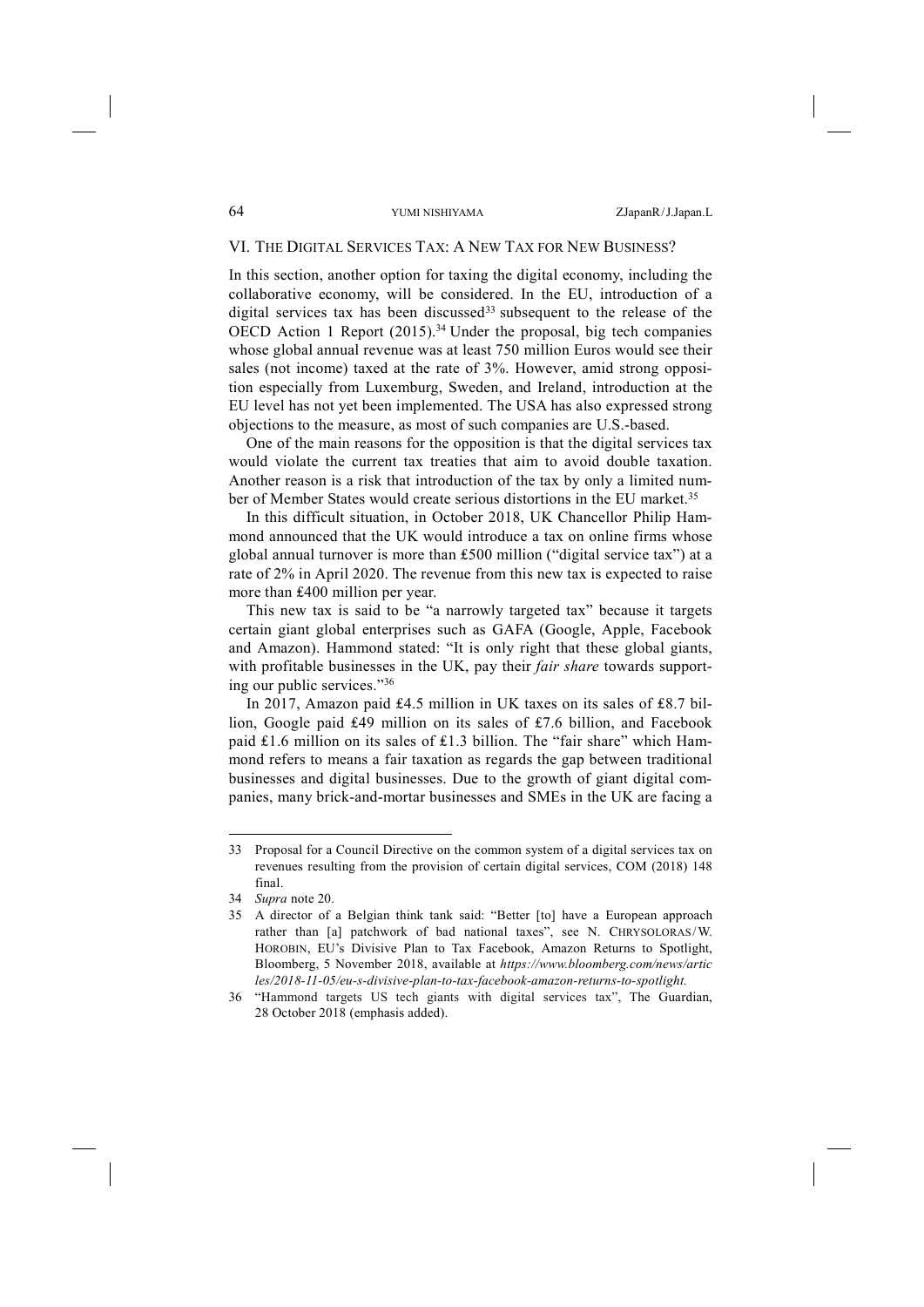Nr. /No. 47 (2019) CONSUMPTION TAX 65

loss of business opportunities or bankruptcy. For instance, Debenhams (a department store) will be closing fifty shops within a few years, and House of Fraser went bankrupt in August 2018. For these brick-and-mortar businesses, the tax burden, such as the "business rate" (real estate tax), is too heavy, whereas digital businesses, which have no physical presence in the UK, pay no "business rate" and thus have a financial advantage. However, this announcement by the government has been criticised by the opposition party as being inadequate to ensure that tech giants pay their fair share.

### VII. CONCLUSION

-

An article in the Financial Times<sup>37</sup> suggested that sales by each participant of the collaborative economy is small but that an aggregation of the sales by all participants cannot be ignored for the purpose of the VAT/consumption tax.

As related in the article, a British lawyer brought a case before the High Court in order to argue that Uber should collect VAT and provide all passengers with VAT receipts because the passengers could then claim an input tax deduction with the receipts. The lawyer is the head of the Good Law Project, and his objective with the legal action is to build a case to change the law. However, Uber insisted that it has no obligation to collect VAT or to provide VAT receipts to passengers because it is an agent for selfemployed drivers and not a service provider. The lawyer is said to have relied on an employment tribunal ruling of 2017 concluding that Uber drivers are workers. The tribunal established that Uber is not just "a mosaic" of 30,000 small businesses linked by a common platform.

A platform in the collaborative economy supplies no goods/service by itself, operating instead solely as an intermediary between a provider and a user. Even though the scale of a provider's business is very small, without the platform the business would be impossible. The aggregation of small businesses creates a large economy, which subjects traditional businesses to unfair competition. We should also keep in mind that platforms have a certain responsibility to be subject to fair taxation for the large volume of sales which they generate.

There are two possible ways that platforms can accept their responsibility. Firstly, a new tax method, by which a platform would collect taxes from a supplier, could be introduced. Secondly, a platform could be obliged to provide all of a supplier's data/information to a tax authority.

<sup>37</sup> V. HOULDER/B. THOMPSON, Uber faces new pressure from crowdfunded VAT case, Financial Times, 28 June 2017.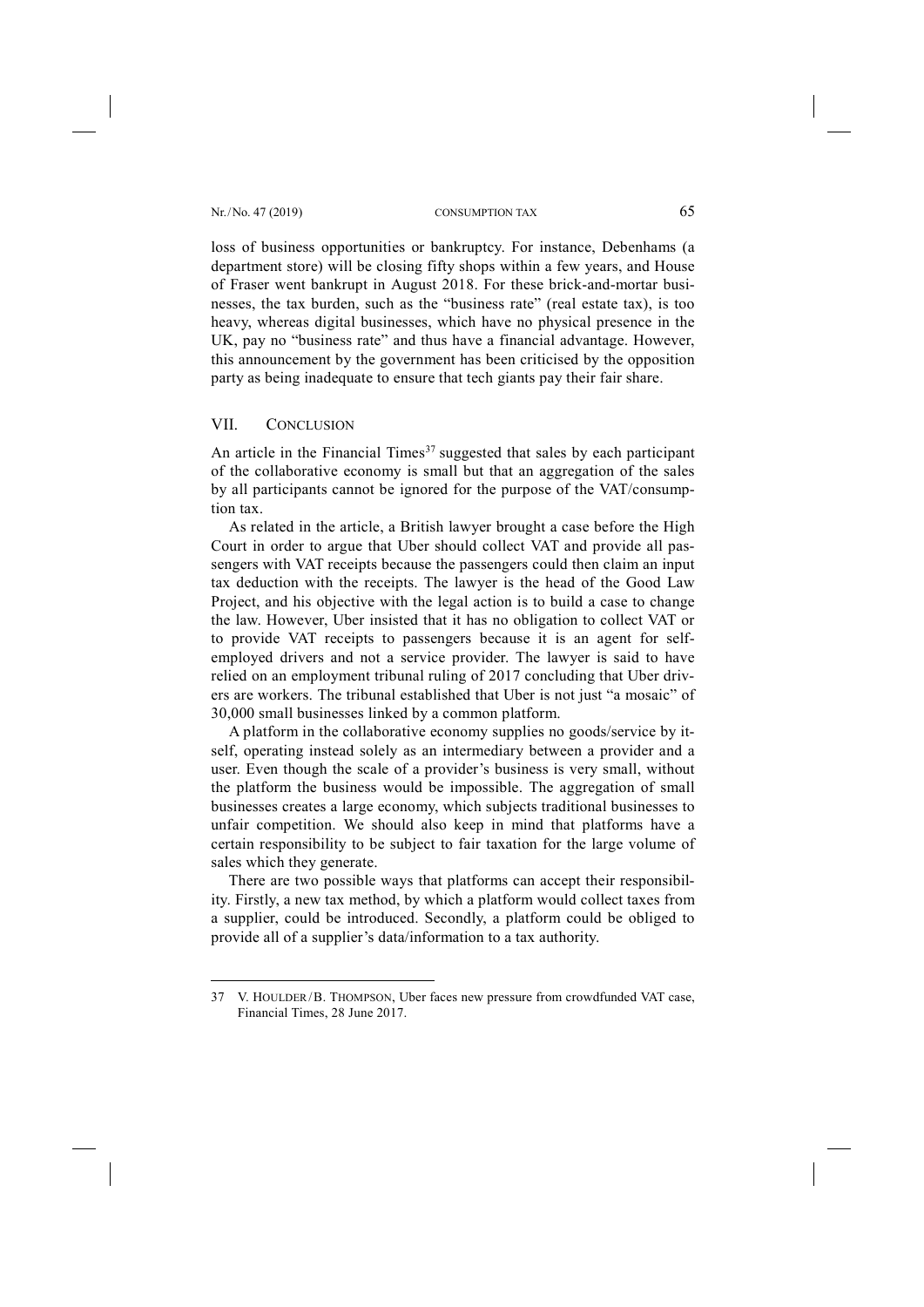At the moment, the collaborative economy has spread more slowly in Japan than in the USA, the EU or China.<sup>38</sup> For instance, though a new law for short-term rental rooms/houses was introduced on 15 June 2018, the law forces owners of rental rooms/houses to comply with several strict regulations, e.g. owners of rental rooms/houses cannot rent out their properties for more than 180 nights per year, and local authorities can impose even stricter restrictions. Furthermore, the taxi lobby has made it difficult to set up ride-sharing-businesses in Japan.

On 24 November 2018, the Japanese ruling party announced that it intended to introduce an inquiry system by which detailed information on the virtual currency trade and the collaborative economy will be collected from business persons operating in these areas. The purpose of the system is to investigate tax evasion practices and to reduce inequality compared to those who pay taxes properly. The system implies that a tax authority can require the business person (e.g. a bitcoin exchange trader, a platform in the collaborative economy) to give their customers' names, addresses and identification numbers (so-called "My Numbers"). The ruling party implemented this system in *The Outline of Tax Reform for 2019,* <sup>39</sup> which was released in December 2018.

Presently, the tax authority cannot determine who in fact made a trade or how much money has been earned in online transactions. With this new inquiry system, the tax authority will be able to collect information on online trade from a platform if they suspect tax evasion/avoidance. If a platform declines to provide information without a justifiable reason, the responsible parties will be sentenced to up one year of penal servitude or fined not more than 500,000 Yen (ca. 4,028 Euros).

Other countries, such as the USA, the UK or Germany, have already introduced such a system. However, the violation of confidentiality as between a platform and a customer is problematic. In order to make this system work effectively, some manner of judicial remedial system should be created whereby platforms can appeal a ruling of the tax authority.

<sup>38</sup> According to an article in the Japan Times from 28 June 2018, only 27% of the population is familiar with the sharing economy.

<sup>39</sup> *https://www.mof.go.jp/tax\_policy/tax\_reform/outline/fy2019/20181221taikou.pdf* (in Japanese).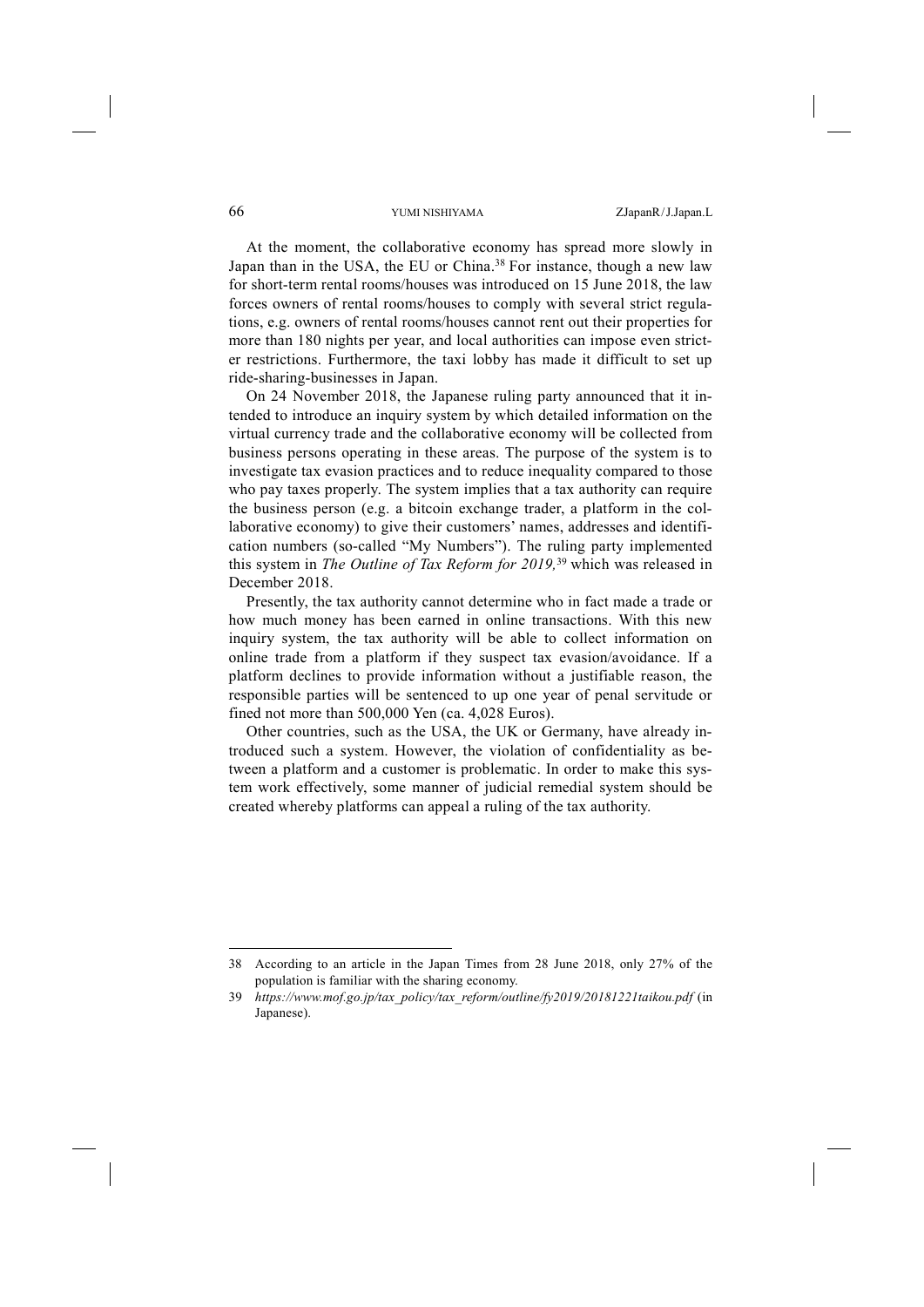#### **SUMMARY**

*The tax system cannot keep pace with the rapid expansion of the collaborative economy. Although this modern economy is creating a new labour market, it is at the same time capitalising on traditional businesses and thereby disrupting the level playing field. In the area of VAT/consumption tax, it is very hard for a*  tax authority to determine how often transactions are made between a provider and a user, or how much money a provider receives from a user, especially in *peer-to-peer transactions. Sales amounts for each individual transaction in the collaborative economy are small, but the aggregate sales are not insignificant.* 

In Japan, the debate on this matter has just begun. In November 2018 the *Japanese ruling party announced that it will introduce an inquiry system under which detailed information on the collaborative economy is to be collected from platforms conducting such transactions. However, this inquiry system includes penalties, and it may therefore cause the collaborative economy to shrink; additionally, the system risks infringing on the confidentiality existing between a platform and its customers.* 

*In the EU, the debate regarding fair VAT taxation has been ongoing since the release of the OECD Action 1 Report (2015), and the introduction of a digital services tax has been discussed, with taxation at the rate of 3% of sales (not income) for big tech companies. However, this tax has not yet been implemented owing to strong opposition from Luxembourg, Ireland and, especially, the USA, as many big US-based tech companies operate in the EU. One of the main reasons for the opposition is the risk that a tax imposed by only a limited number of member states would substantially distort the EU market. In this context, the UK government announced in October 2018 that a digital services tax would be introduced in April 2020.* 

*Imposing a new tax on a new business sector is not, however, always an effective measure, and a complex tax system can be expected to prompt tax avoidance. In this sense, a digital services tax may only be a transitional mechanism. In order to ensure fair VAT taxation and "fair-share" tax payments in relation to the collaborative economy, a cooperative relationship between platforms and tax authorities would presumably need to be established.* 

#### ZUSAMMENFASSUNG

*Das Steuersystem hat Schwierigkeiten, mit der raschen Expansion der Sharing Economy Schritt zu halten. Obwohl diese moderne Form der Wirtschaft einen neuen Arbeitsmarkt schafft, nutzt sie gleichzeitig traditionelle Geschäftsformen aus und zerstört die Chancengleichheit für die Akteure. Für die Steuerbehörden ist es bezüglich der Umsatzsteuer sehr schwierig festzustellen, wie viele geschäftliche Transaktionen zwischen Anbietern und Nutzen abgewickelt werden,*